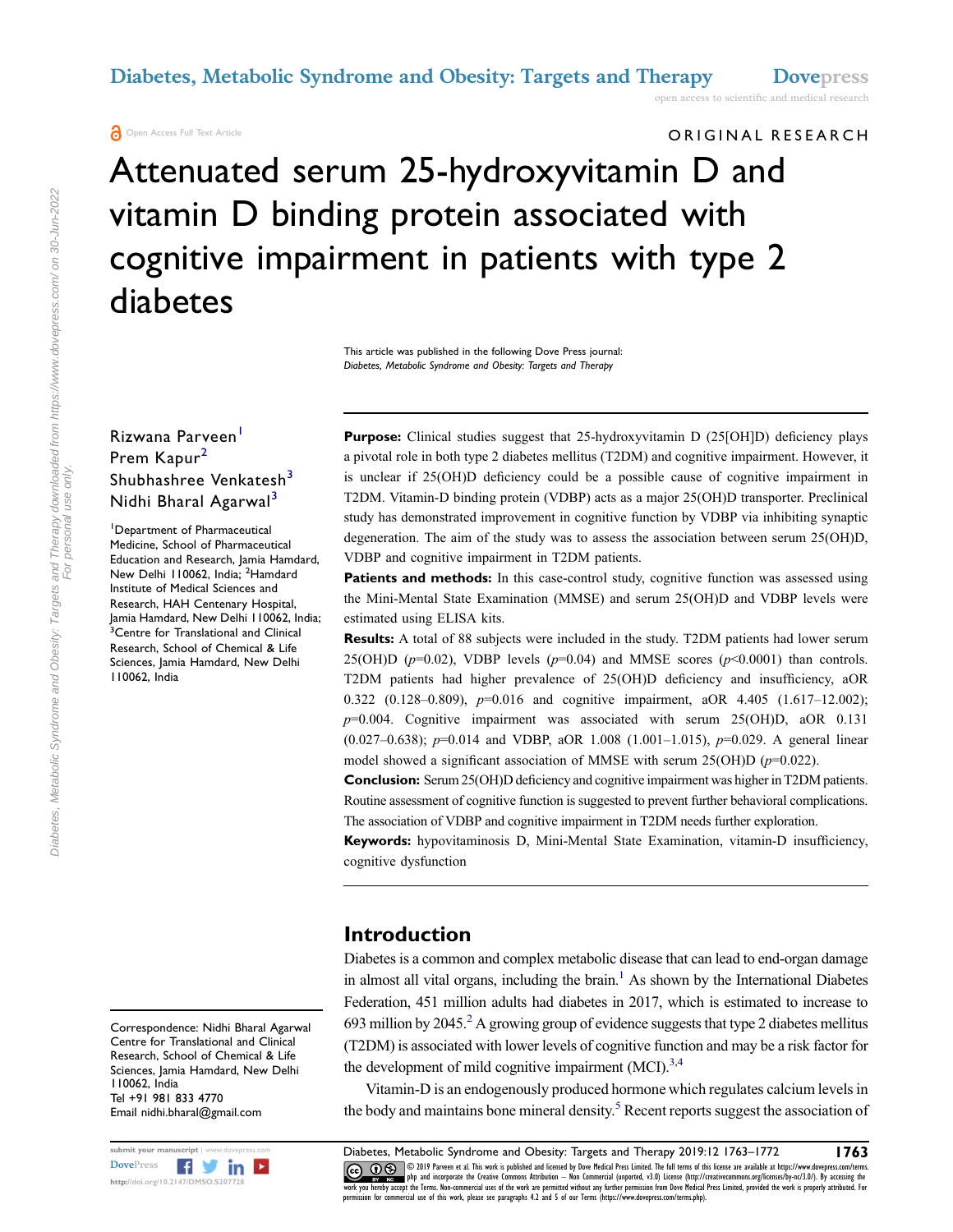<span id="page-1-2"></span><span id="page-1-1"></span><span id="page-1-0"></span>vitamin-D with cardiovascular diseases, cancer,  $6,7$  $6,7$  multiple sclerosis, hypertension<sup>7</sup> and diabetes.<sup>[6](#page-8-5)[,7](#page-8-6)</sup> Additionally, vitamin-D has also been reported to affect glucose homeostasis $<sup>6</sup>$ </sup> and metabolism.[8](#page-8-7) Vitamin-D levels are most commonly measured by serum 25-hydroxyvitamin D (25[OH]D) concentration. $5$  Evidence suggests that 25(OH)D deficiency may play a role in cognitive impairment in adults.<sup>[3](#page-8-2)</sup> Crosssectional studies conducted amongst the geriatric population have revealed significant association between 25(OH)D deficiency and cognitive dysfunction.[5](#page-8-4)[,9](#page-8-8)[,10](#page-8-9) In current studies 25 (OH)D deficiency has been found to be associated with cognitive impairment. However, the involvement of 25 (OH)D deficiency in T2DM and cognitive impairment needs to be explored.<sup>[3](#page-8-2)</sup>

<span id="page-1-4"></span><span id="page-1-3"></span>Vitamin-D binding protein (VDBP), also known as groupspecific component acts as a major  $25(OH)D$  transporter.<sup>11[,12](#page-8-11)</sup> Even after ligand binding, 98–99% VDBP binding sites remain unoccupied, which suggests a function beyond 25 (OH)D transport.<sup>12</sup> Reports have suggested that VDBP has been shown to scavenge actin.<sup>11[,12](#page-8-11)</sup> A retrospective, crosssectional study revealed that serum VDBP levels are decreased in those with type 1 diabetes.<sup>12</sup> Additionally, it has been reported in a preclinical study that VDBP improves cognitive function by inhibiting synaptic degeneration. Although, VDBP has been found to be associated with AD and  $MCI,$ <sup>[13](#page-8-12)–[16](#page-8-13)</sup> association of VDBP and cognitive function in T2DM patients has not yet been reported.

<span id="page-1-6"></span><span id="page-1-5"></span>In view of the above, the present case-control study was conducted to assess cognitive function in T2DM patients. Additionally, another purpose of the present study was to compare 25(OH)D and VDBP levels of T2DM patients with that of healthy controls. Further, the association between serum 25(OH)D, VDBP levels, and cognitive function was also assessed.

# Materials and methods **Subjects**

This was a case-control study that recruited T2DM patients and healthy controls. Men and women aged  $\geq$ 19– $\leq$ 65 years, willing to give written informed consent were included. Patients diagnosed with T2DM were included as cases. Healthy subjects were included as controls. Patients with T1DM, history of severe psychiatric disorders, taking any substance of abuse, on psychotropic drug, complications of diabetes (hypertension, amputation, blindness, renal insufficiency and dialysis), liver disease, renal disease, primary hyperparathyroidism, cancer, HIV and obesity, taking vitamin-D supplement, women who were pregnant or taking oral contraceptive pills, and unwillingness to give written informed consent were excluded. Healthy subjects taking substance of abuse, vitamin-D supplements, obese and unwilling to give written informed consent were excluded. Overall, 116 consecutive subjects visiting Diabetic clinics and Medicine OPDs were approached for participation. Cases and controls were matched by their demographic characteristics. A total of 44 T2DM patients and 44 controls aged ≥19–≤65 years, age- and sex- matched were included in the study. The study was approved by the Jamia Hamdard Institutional Ethics Committee. Written informed consent was obtained from the participants.

#### Clinical data

A standard format was used for the documentation of demographic and clinical data of the subjects. The recorded data included age, height, weight, history of alcohol or tobacco consumption, physical activity, dietary habits, sun exposure, educational level, diabetes duration, current treatment for diabetes and associated co-morbidities. Body mass index (BMI) was calculated using the measured weight and height for each subject. Fasting plasma glucose and HbA1c were also recorded for cases. Available medical prescriptions and laboratory reports of the healthy subjects obtained through their health checkup were accessed to confirm their eligibility for enrollment [\(Figure 1](#page-2-0)).

# Serum 25(OH)D and VDBP analysis

A fasting 5-mL blood sample was collected from the subjects. Samples were then centrifuged at 3000 rpm for 20 minutes to separate serum. Supernatant serum was divided into aliquots and stored aseptically at −80°C until analysis. Serum 25(OH)D and VDBP levels were quantified for each 40 μL of serum sample using a highly sensitive ELISA kit (SHANGHAI YEHUA Biological Technology Co., Ltd., Shanghai, People's Republic of China), which measures free 25(OH)D. Serum 25(OH)D deficiency and 25(OH)D insufficiency have been defined as serum 25(OH)D level  $\leq$ 20 ng/mL and  $\leq$ 30 ng/mL, respectively.<sup>[17](#page-8-14)</sup>

#### <span id="page-1-7"></span>Cognitive assessment

Cognitive function was assessed using the Mini-Mental State Exam (MMSE) or Hindi Mental State Examination. Cognitive assessment was performed on the day of sample collection of the patient. The MMSE is a fully structured scale that consists of 30 points grouped into seven categories: orientation to place, orientation to time, registration, attention and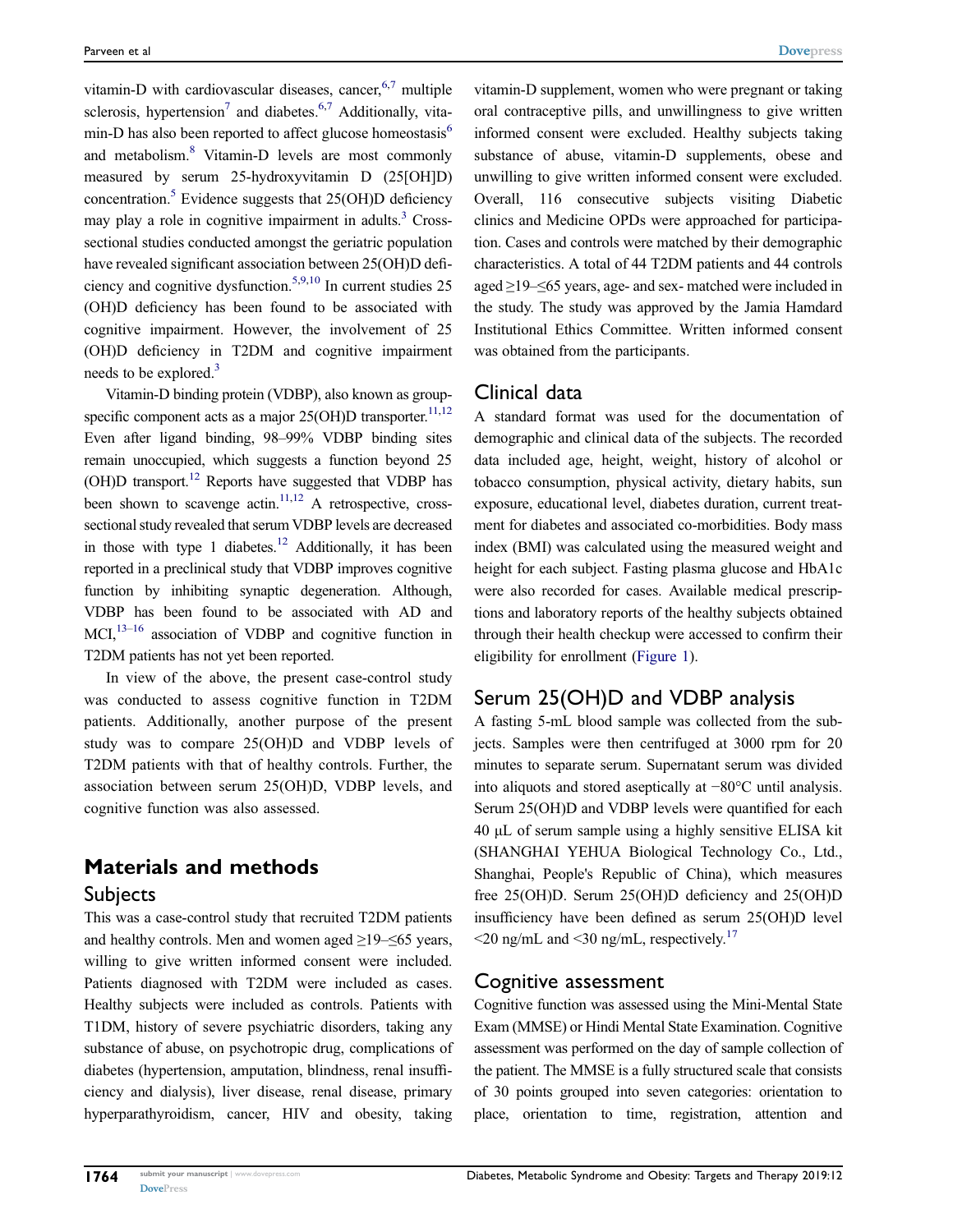<span id="page-2-0"></span>

Figure I Flow diagram of patient flow in the study.

<span id="page-2-1"></span>concentration, recall, language, and visual construction. The MMSE score ranges from 0 to 30, with higher scores indicating better performance.<sup>18</sup> Scores from 24–30 indicate no cognitive impairment, 18–23 indicate mild cognitive impairment, and  $0-17$  indicate severe cognitive impairment.<sup>19</sup>

#### <span id="page-2-2"></span>Statistical analysis

Data contained both continuous and categorical variables. Therefore, quantitative variables are expressed as mean  $\pm$ standard deviation (SD). Normality of the continuous variables were tested by the Kolmogorov-Smirnov and Shapiro-Wilk tests. Association between two continuous variables were assessed by the Student's t-test or Mann-Whitney U test.  $\chi^2$  and Fisher exact tests were used to compare differences in the frequencies of categorical variables. The variables which were found to have a  $p$ -value <0.2 were then included in a binary logistic regression model to check for further association. The odds ratio for insignificant results is not shown in the results. A Generalised Logistic Model was used to represent the relation between exposure and outcome variables. For all statistical tests a two-sided  $p$ -value<0.05 was considered as the level of significance. All statistical analyses were performed using IBM SPSS (version 22.0, IBM Corporation, Armonk, NY, USA) software.

Based on previous literature in the Indian population, $4 \text{ we}$  $4 \text{ we}$ calculated sample size using the formula,  $n=(Z\alpha/2+Z\beta)$  $2 * 2 * \sigma$ 2/d2, with 90% power and 5% type one error-rate. Where,  $\sigma^2$ =population variance; d=difference between the means;  $Z_\beta$ =power of the study=90%; and  $Z_{\alpha/2}$ =type one error=5%. An estimated 56 individuals were required in the study. We further assumed maximum 25% non-response rate. So, we increased our sample size by 25%. Thus, a minimum of 35 subjects were estimated to need recruiting into each group.

#### Ethics

The study was conducted in agreement with the Declaration of Helsinki and approved by Jamia Hamdard Institutional Ethics Committee.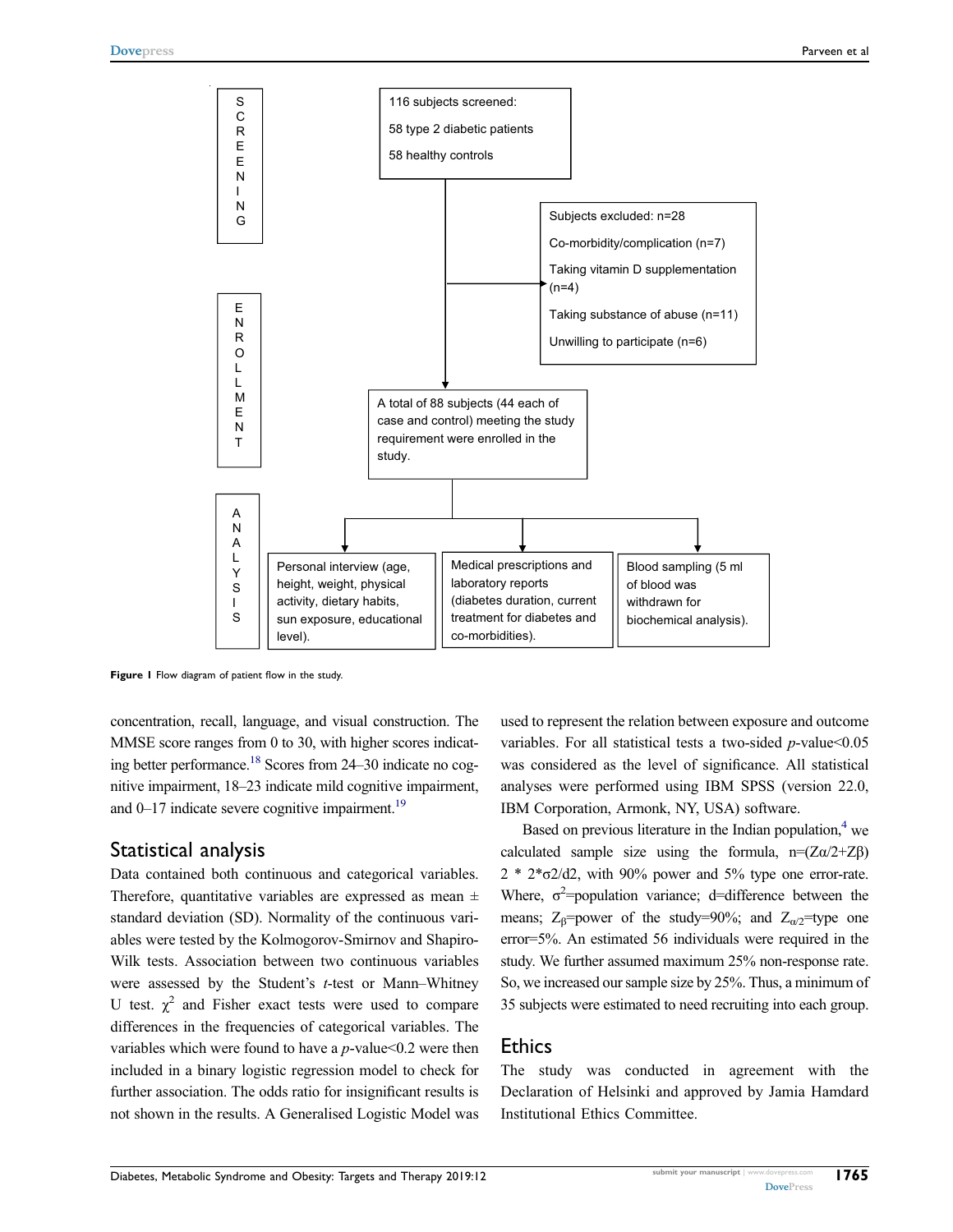# **Results**

# Baseline characteristics

A total of 88 subjects were included. The study comprised two groups: cases (patients diagnosed with T2DM) and controls (healthy individuals). Thus, 44 subjects in each group were included, of which 39 (44.32%) were females and 49 (55.68%) were males. The socio-demographic characteristics of study participants are shown in [Table 1](#page-3-0).

# Assessment of cognitive function

The mean MMSE score for cases (23.73±3.32) was significantly lower as compared to controls  $(28.32 \pm 2.64)$ ,  $p$ <0.0001. Additionally, the prevalence of cognitive impairment was significantly higher in cases, 17 (38.64%) than in controls, 7 (15.91%) ([Figure 2\)](#page-4-0), aOR 4.405 (1.617–12.002);  $p=0.004$  [\(Table 2](#page-4-1)). The risk associated with the prevalence of cognitive impairment was 3.328 (1.121–9.141) among cases than in controls. Cognitive function was found to be associated with education (aOR 0.123, 95% CI 0.023–0.667;  $p<0.015$ ). No association was found with duration of disease, FPG and HbA1c, in cases. Association of various parameters with MMSE scores is represented in [Table 3.](#page-5-0)

# Assessment of serum 25(OH)D levels

Serum 25(OH)D levels were significantly lower in cases  $(23.09\pm13.06 \text{ ng/mL})$  compared to the healthy controls  $(32.12 \pm 21.18 \text{ ng/mL})$ ,  $p=0.02$ . The prevalence of 25(OH) D insufficiency was significantly higher in cases (34 [77.3%]) than in controls (23 [52.3%]), aOR 0.322 (0.128–0.809), p=0.016 [\(Table 2\)](#page-4-1). Serum 25(OH)D levels were lower in women  $(21.49\pm11.28)$  than in men  $(24.56$  $\pm$ 14.60), although the difference did not reach statistical significance ( $p=0.27$ ). Serum 25(OH)D inversely correlated with age (OR 0.871, 95% CI 0.77–0.99;  $p=0.04$ ).

<span id="page-3-0"></span>Table I Demographic data of cases and controls

| Characteristic                                     | Cases $(n=44)$         | Control (n=44)        |
|----------------------------------------------------|------------------------|-----------------------|
| Age (years)                                        | $45.70 \pm 7.53$       | 44.91±6.05            |
| Sex<br>Female                                      |                        |                       |
| Male                                               | 21(47.7)<br>23(52.3)   | 18 (40.9)<br>26(59.1) |
| BMI $(kg/m2)$                                      | $26.1 \pm 2.51$        | $25.33 \pm 2.91$      |
| Education<br>Educated<br>Uneducated                | 33(75)<br>11(25)       | 38 (86.4)<br>6(13.6)  |
| Employment<br>Employed<br>Unemployed               | 26(59.1)<br>18(40.9)   | 30(68.2)<br>14(31.8)  |
| Exercise (hours/day)                               | $0.4 \pm 0.65$         | $0.28 \pm 0.41$       |
| <b>Diet</b><br>Vegetarian<br>Non-vegetarian        | 9(20.5)<br>35 (79.5)   | 6(13.6)<br>38 (86.4)  |
| Sun exposure (hours/day)                           | $0.97 \pm 1.65$        | $0.57 \pm 0.759$      |
| FPG (mg/dL)                                        | 193.48±84.04           | 97.53±8.68**          |
| Duration of diabetes (years)                       | $5.42 \pm 5.36$        |                       |
| HbAIc (%)                                          | $9.05 \pm 2.47$        |                       |
| Diabetes treatment<br>Oral hypoglycemic<br>Insulin | 36 (81.81)<br>8(18.18) |                       |

Notes: \*\*  $p$ <0.0001. Data presented as mean  $\pm$  SD or n (%)

Abbreviations: n, number; BMI, body mass index; FPG, fasting plasma glucose; HbA1c, glycated hemoglobin.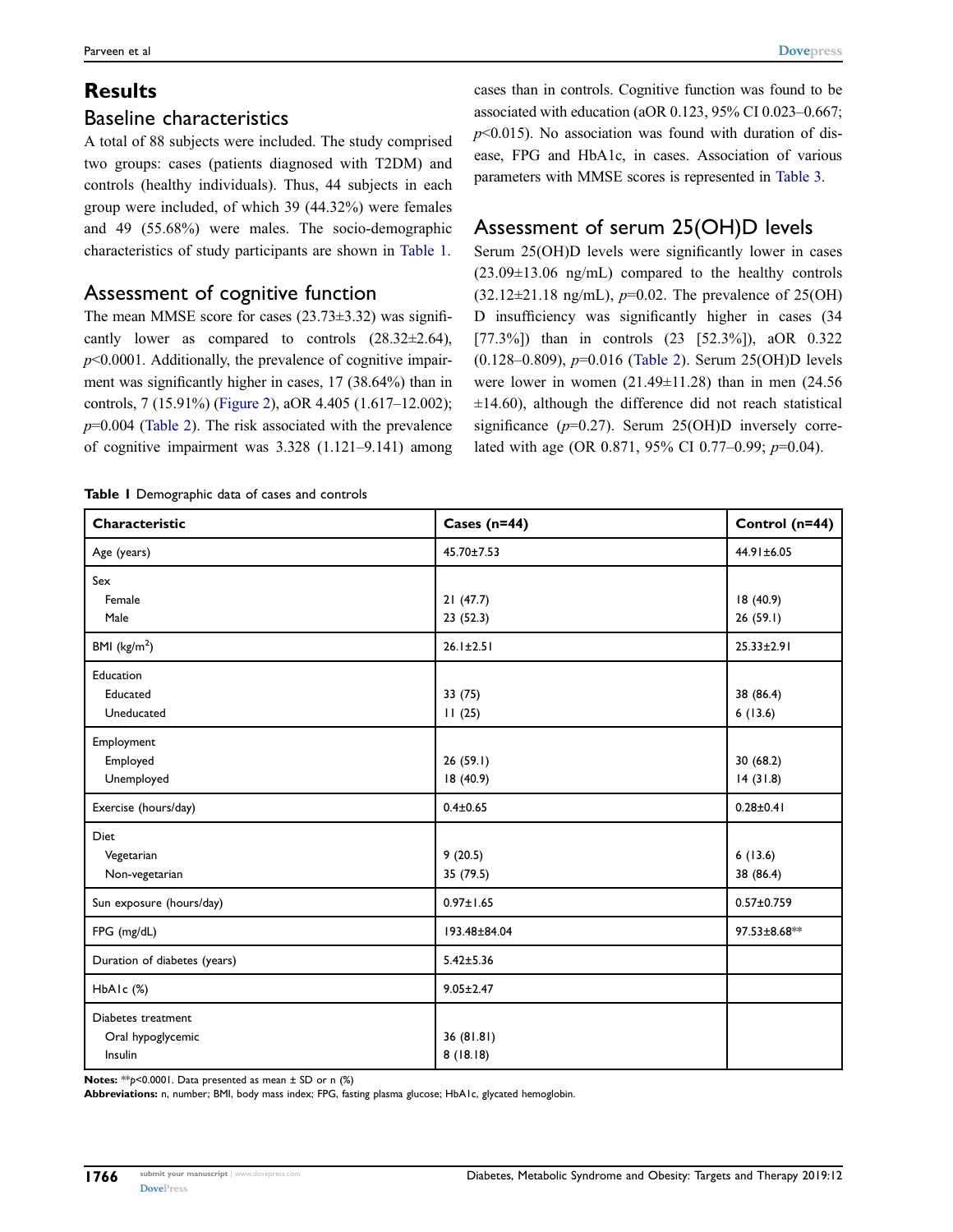<span id="page-4-0"></span>

Figure 2 Prevalence of cognitive impairment in controls and cases. Note: \*p<0.05.

# Assessment of VDBP levels

Serum VDBP level was significantly lower in cases  $(236.35\pm117.12)$  as compared to controls  $(282.30)$  $\pm$ 129.85), p=0.04. Serum VDBP levels were found to be significantly associated with BMI ( $r=0.409$ ;  $p=0.006$ ), in cases. No association was found between VDBP levels and other clinical parameters.

# Association of serum 25(OH)D level and cognitive function

A positive association was found between serum 25(OH)D levels and MMSE scores in cases,  $p=0.022$  [\(Figure 3\)](#page-6-0). Serum 25(OH)D was significantly associated with cognitive impairment, aOR 0.131(0.027–0.638); p=0.014 [\(Table 3\)](#page-5-0).

# Association of VDBP levels and cognitive function

VDBP levels were significantly associated with MMSE scores in cases, aOR  $1.012$  (1.003–1.022),  $p=0.01$ . Additionally, VDBP levels were significantly lower in cases with cognitive impairment (176.38±64.34) than in cases without cognitive impairment (274.10±127.70), p=0.01.

# **Discussion**

<span id="page-4-2"></span>The diverse effects of vitamin-D on calcium homeostasis and glucose levels have evoked an interest in investigating its role in T2DM patients.<sup>20</sup> Several clinical reports have demonstrated the association of 25(OH)D deficiency and T2DM, paradoxically, some reports contradict the same. Interestingly, supplementation with vitamin-D has been reported to improve homeostasis, insulin resistance, and glucose levels. Thus, we investigated serum 25(OH)D levels in our study in order to unveil the exact association with  $T2DM<sup>6</sup>$  $T2DM<sup>6</sup>$  $T2DM<sup>6</sup>$  In the present study, we observed that serum 25(OH)D levels were significantly lower in cases as compared to controls. Additionally, patients with diabetes had higher prevalence of 25(OH)D insufficiency as compared to healthy subjects. Our results are in consensus with similar case-control studies demonstrating lower serum 25(OH)D concentrations in cases patients compared with the controls.<sup>[7](#page-8-6)[,21](#page-8-18)[,22](#page-8-19)</sup> Further, a cross-sectional clinical study suggested an inverse association between the serum concentration of 25(OH)D3 and the odds of newly diagnosed T2DM, thereby showing a protective role of vitamin-D against the development of diabetes. $^{23}$  Thus, the results of the present study are in agreement with previous findings and postulate that 25(OH)D deficiency may have an impact on T2DM.

<span id="page-4-4"></span><span id="page-4-3"></span>Several mechanisms have been suggested regarding the association of low 25(OH)D concentrations with T2DM. The effect of 25(OH)D on diabetes may be mediated through effects on glucose homeostasis, b-cell function, and insulin secretion.<sup>7,[8](#page-8-7),[23](#page-8-20)</sup> Serum 25(OH)D may affect the pancreatic beta-cell function via binding of circulating 1,25 dihydroxyvitamin-D to the beta-cell vitamin-D receptor. Activation of 25(OH)D by 1-alpha-hydroxylase, expressed in beta cells may also be involved. Enhancement of insulin sensitivity may be mediated by stimulation of expression of insulin receptors and/or by activating peroxisome proliferatoractivated receptor, a transcription factor associated with the

| Variable                | Cases ( $n=44$ ) | Controls (n=44) | <b>Crude OR</b>       | b-value | <b>Adjusted OR*</b>   | p-value |
|-------------------------|------------------|-----------------|-----------------------|---------|-----------------------|---------|
| Vitamin D deficiency    | 34 (77.3)        | 23(52.3)        | $0.400$ [0.144-1.112] | 0.079   | $0.322$ [0.128-0.809] | 0.016   |
| Vitamin D sufficiency   | 10(22.7)         | 21(47.7)        |                       |         |                       |         |
| Cognitive impairment    | 17 (38.6)        | 7(15.9)         | 5.810 [1.408-23.904]  | 0.015   | 4.405 [1.617-12.002]  | 0.004   |
| No cognitive impairment | 27(61.4)         | 37(84.1)        |                       |         |                       |         |
| <b>VDBP</b>             |                  |                 | 1.003 [0.999-1.007]   | 0.350   | 1.003 [0.999-1.007]   | 0.051   |

<span id="page-4-1"></span>Table 2 Association of variables among cases and controls

Note: Data presented as n (%). \*Adjusted for age, gender, employment status, education, HbA1c, sun-exposure, exercise, diet. Abbreviations: n, number; VDBP, vitamin-D binding protein.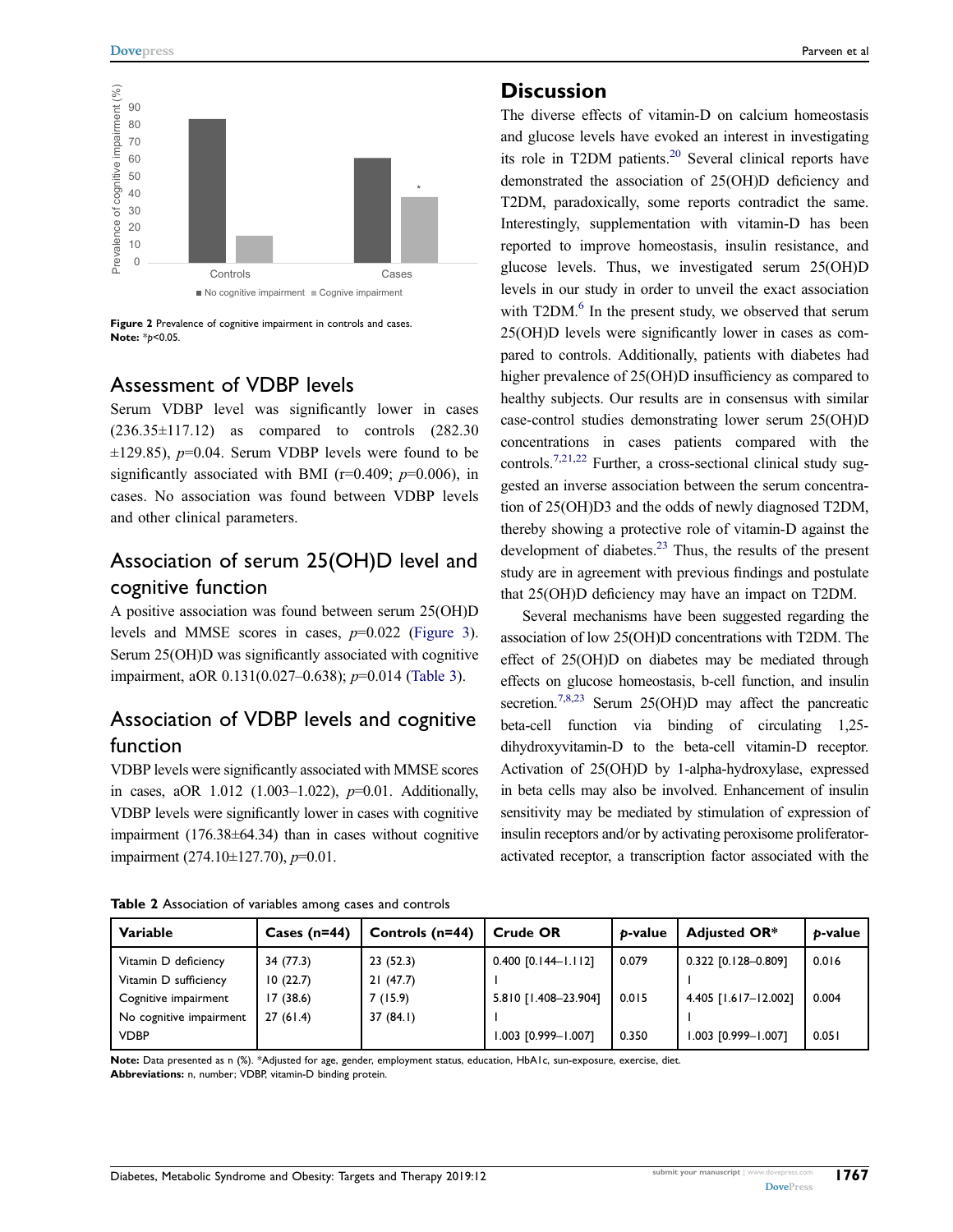<span id="page-5-0"></span>

|                               | Table 3 Association of various parameters with MMSE scores |                                |                       |         |                     |               |
|-------------------------------|------------------------------------------------------------|--------------------------------|-----------------------|---------|---------------------|---------------|
| Parameter                     | Cognitive impairment (n=27)                                | No cognitive impairment (n=61) | Crude OR              | p-value | <b>Adjusted OR</b>  | p-value       |
| Age                           | ≸                                                          | ≸                              | $[0.11 - 25 - 1.126]$ | 0.685   | ≸                   | ≸             |
| Male                          | 12(24.5)                                                   | 37(75.5)                       |                       |         | ≸                   | ≸             |
| Female                        | 15(38.5)                                                   | 24 (31.5)                      | 0.501 [0.017-14.350]  | 0.686   |                     |               |
| 집                             | $\frac{1}{2}$                                              | $\frac{1}{2}$                  | 0.843 [0.619-1.150]   | 0.281   | ≸                   | $\frac{1}{2}$ |
| Educated                      | 18(25.4)                                                   | 53 (74.6)                      |                       |         |                     |               |
| Uneducated                    | 9(52.9)                                                    | 8(47.1)                        | 0.113 [0.015-0.832]   | 0.032   | 0.123 [0.023-0.667] | 0.015         |
| Employed                      | 14(25)                                                     | 42 (75)                        |                       |         | ≸                   | ≸             |
| Unemployed                    | 13(40.6)                                                   | 19(59.4)                       | 1.344 [0.455-3.968]   | 0.593   |                     |               |
| Exercise                      | $\frac{1}{2}$                                              | $\frac{1}{2}$                  | .201 [0.255-5.669]    | 0.817   | ≸                   | $\frac{1}{2}$ |
| Sun exposure                  | $\frac{1}{2}$                                              | $\frac{1}{2}$                  | 0.996 [0.566-1.752]   | 0.988   | ≸                   | $\frac{1}{2}$ |
| T <sub>2</sub> DM cases       | 17(38.6)                                                   | 27(61.4)                       | 3.625 [0.710-18.499]  | 0.121   | [910:1-000 [1 300]  | 0.044         |
| Controls                      | 7(15.9)                                                    | 37(84.1)                       |                       |         |                     |               |
| Vitamin D deficiency          | 22 (91.7)                                                  | 35 (54.7)                      | 0.135[0.027-0.669]    | 0.014   | 0.131 [0.027-0.638] | 0.014         |
| Vitamin D sufficiency         | 2(8.3)                                                     | 29 (45.3)                      |                       |         |                     |               |
| <b>VDBP</b>                   | ≸                                                          | ≸                              | $1.021$ [0.925-1.126] | 0.035   | 1210 - 100 1 - 100  | 0.029         |
| Note: Data presented as n (%) |                                                            |                                |                       |         |                     |               |

**Note**: Data presented as n (%).<br>**Abbreviations**: n, number; NA, not applicable; BMI, body mass index; T2DM, type 2 diabetes mellitus; VDBP, vitamin-D binding protein. Abbreviations: n, number; NA, not applicable; BMI, body mass index; T2DM, type 2 diabetes mellitus; VDBP, vitamin-D binding protein.

٦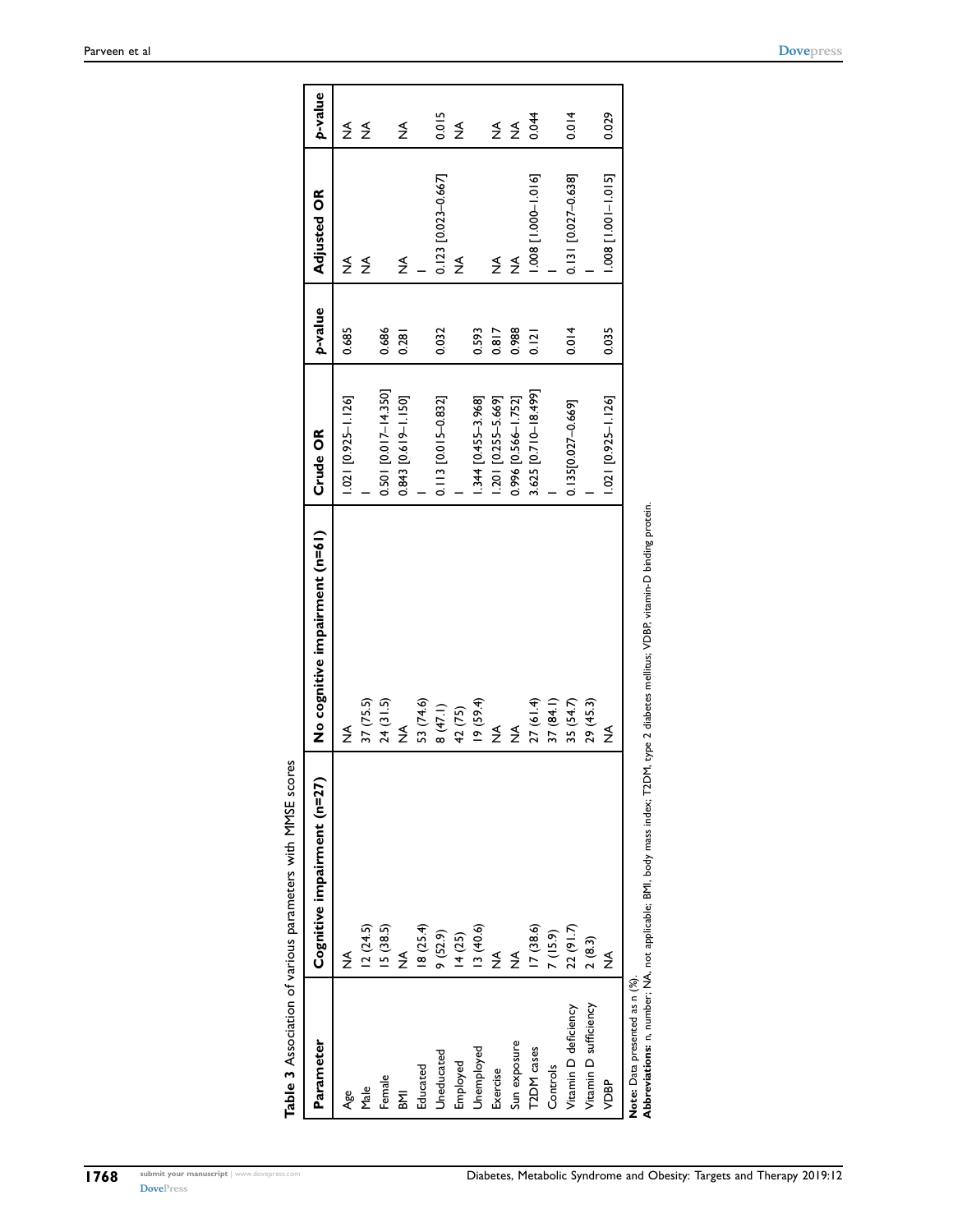<span id="page-6-0"></span>

Figure 3 Generalised linear model of mini-mental state examination scores and vitamin D.

<span id="page-6-1"></span>fatty acid metabolism in skeletal muscle and adipose tissue. 25 (OH)D may also affect insulin secretion and sensitivity indirectly via its role in regulating extracellular calcium concentration and flux through cell membranes in the beta cell and peripheral.<sup>4</sup> Since 25(OH)D has anti-inflammatory<sup>7[,22](#page-8-19)[,24](#page-8-21)</sup> and immunoregulatory effects, it can ameliorate low-grade chronic inflammation by modulating the generation of cytokines, associated with systemic inflammation in T2DM.[7](#page-8-6)

<span id="page-6-2"></span>In the present study, subjects with T2DM had lower MMSE scores than those without T2DM. Low MMSE scores were found to be associated with lower education. The MMSE scores were not associated with HbA1c levels and duration of disease. These findings are supported by similar case-control studies demonstrating lower MMSE score in patients with diabetes than in controls. $4,25$  $4,25$ Previous studies have suggested that hypovitaminosis D is <span id="page-6-3"></span>related to cognitive impairment.<sup>[3](#page-8-2)</sup> Cross-sectional studies on older adults have shown a positive association between 25 (OH)D deficiency and cognitive impairment.<sup>9[,26,](#page-8-23)[27](#page-8-24)</sup> Another cross-sectional study on adults demonstrated that low 25 (OH)D level is associated with greater risk of cognitive impairment.<sup>5</sup> However, little is known about the association of 25(OH)D and cognitive function in T2DM patients. The present study demonstrated a significant inverse association of serum 25(OH)D levels and cognitive impairment. Similar to our results, a cross-sectional study reported an inverse association of 25(OH)D and cognitive impairment in T2DM patients.<sup>3</sup> A community-based cohort study revealed an association of low plasma 25(OH)D levels with greater odds of cognitive impairment in older adults.<sup>[9](#page-8-8)</sup> Moreover, a retrospective study including patients with mild stage of Alzheimer's disease (AD) revealed slower progression to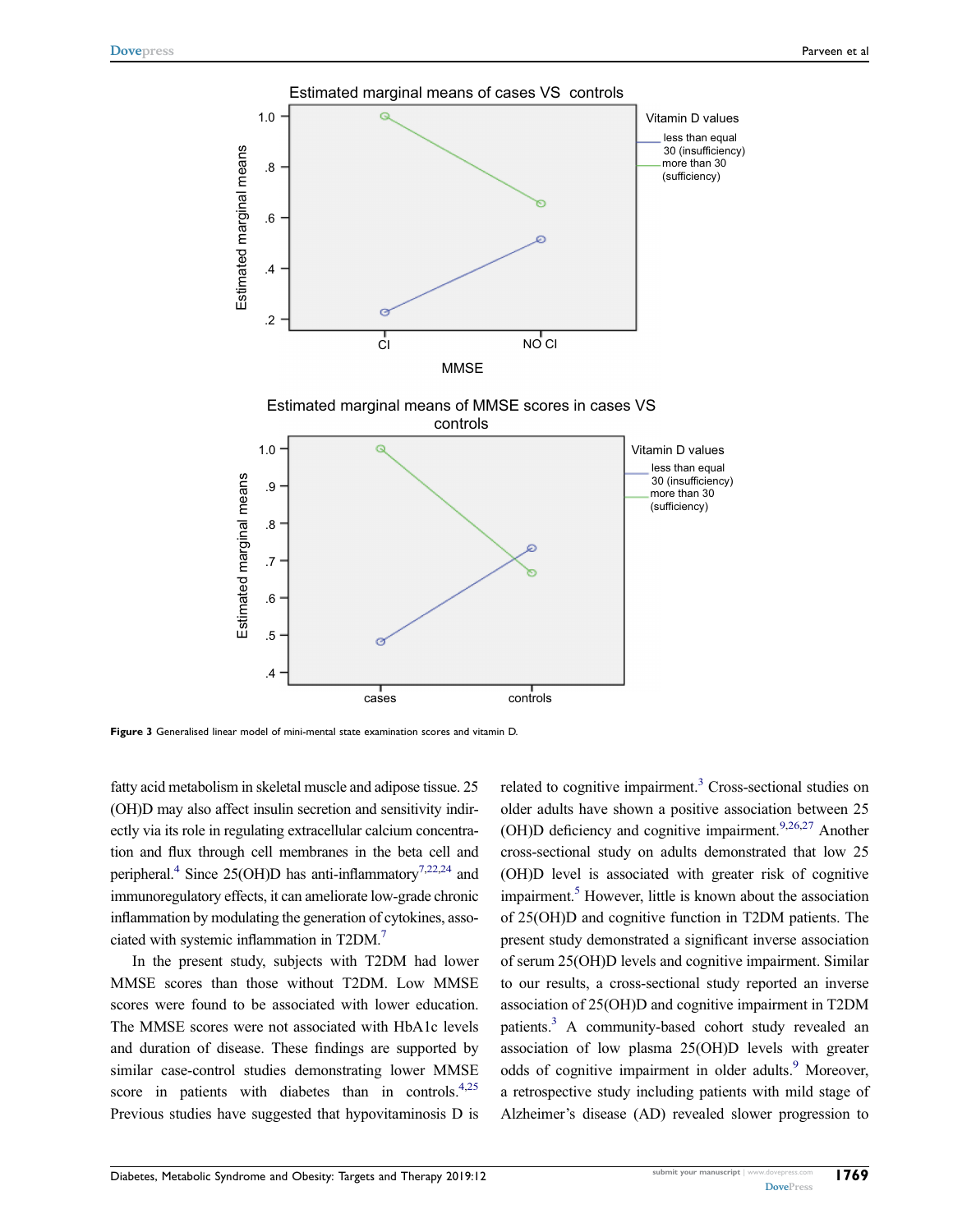<span id="page-7-0"></span>severe stages of AD, in subjects treated with vitamin-D compared with those without treatment.<sup>[28](#page-8-25)</sup> Hydroxylases for activation of vitamin-D and VDR have been detected in brain regions responsible for cognition and memory, thus, suggesting the role of vitamin-D in cognition.<sup>10</sup> The binding of 1,25-(OH)2D3 on VDR triggers protective mechanisms against degenerative processes implicated in AD.<sup>3</sup> There is a robust evidence that vitamin-D contributes to neuroprotection<sup>[7](#page-8-6)[,10,](#page-8-9)[17](#page-8-14)</sup> by modulating the production of nerve growth, decreasing L-type calcium channel expression, $7,17$  $7,17$  regulating the toxicity of reactive oxygen species, $3,17$  $3,17$  and neurotrophic factors such as nerve growth factor, glial cell-derived neurotrophic factor,  $17$  nitric oxide synthase and increasing glutathione levels. $3$  In in vitro models, vitamin-D reduces the accumulation of amyloid β-42 (Aβ) by stimulating Aβ phagocytosis and clearance while protecting against apoptosis[.17](#page-8-14) The present study did not find any association between 25(OH)D levels and MMSE scores healthy controls. As in our study, many studies performed in younger adults found no association between 25(OH)D levels and cognition. A prospective cohort study including late middle age adults did not find significant associations between  $25(OH)D$  and cognitive test scores.<sup>29</sup> Another cross-sectional study found that none of the psychometric measures were associated with 25(OH)D levels in the adult groups. However, the elderly group had a significant difference between 25(OH)D quintiles performance on a learning and memory task.<sup>30</sup> Moreover, reports from The Tromso Study indicate that the levels of 25(OH)D seem to be predictive of cognitive outcome in older individuals only.<sup>31</sup>

<span id="page-7-4"></span><span id="page-7-3"></span><span id="page-7-2"></span><span id="page-7-1"></span>Vitamin-D binding protein (VDBP) acts as a major protein carrier for serum 25(OH)D and activated vitamin- $D<sup>7,32</sup>$  $D<sup>7,32</sup>$  $D<sup>7,32</sup>$  $D<sup>7,32</sup>$  It has been considered to be the main determinant of 25(OH) D levels. Thus, measuring VDBP is likely to unveil the causal pathway between 25(OH)D and T2DM.<sup>[32](#page-8-29)</sup> Therefore, the present study assessed VDBP levels in order to correlate its association with cognitive functions and T2DM. The present study demonstrated significantly lower levels of VDBP in patients with diabetes as compared to healthy controls. This finding is in line with previous literature. A similar case control study found significantly lower levels of VDBP in patients with diabetes as compared to controls.<sup>33</sup> A retrospective, cross-sectional, cases-control study on T1DM patients revealed significantly lower serum VDBP levels in T1DM patients as compared to the controls.<sup>12</sup> In addition, another case-control study demonstrated decreased serum VDBP levels in T2DM patients with normal

<span id="page-7-6"></span>albuminuria than in controls, however the difference was insignificant.<sup>34</sup> Elevated urinary loss of  $VDBP<sup>12,33</sup>$  $VDBP<sup>12,33</sup>$  $VDBP<sup>12,33</sup>$  $VDBP<sup>12,33</sup>$  and decreased reabsorption in proximal tubule by megalin/ Dab2<sup>[33](#page-8-30)</sup> have been suggested to cause lower blood levels of VDBP and vitamin-D in patients with diabetes. Furthermore, high glucose has been demonstrated to downregulate VDBP, signifying that uncontrolled glycemia may contribute to lower VDBP and vitamin-D levels in diabetes. $33$  Additionally, VDBP concentrations have been demonstrated to be inversely associated with hyperinsulinemia and insulin resistance.<sup>35</sup>

<span id="page-7-7"></span><span id="page-7-5"></span>In the present study, a significant correlation was found between the levels of VDBP and cognitive functions among the T2DM patients. Our results indicated significantly lower levels of VDBP in cases with cognitive impairment. The role of VDBP on cognition is both scarce and inconsistent. VDBP has been shown to reduce Aβ aggregation in vitro, using thioflavin T fluorescence assay. In addition, DBP has also been demonstrated to prevent Aβ-mediated death in cultured mouse hippocampal HT22 cell line. Furthermore, DBP has been found to decrease Aβ-induced synaptic loss in the hippocampus and rescued memory deficits in mice after injection of Aβ into the lateral ventricle.<sup>[11](#page-8-10)</sup> Moreover, in a case-control study, VDBP levels were found to be significantly lower in MCI subjects than in AD subjects and controls. $13$  These results suggest protective effect of DBP against Aβ by direct interaction, indicating that DBP might be a promising therapeutic agent for the treatment of  $AD<sup>11</sup>$ .

Our study had several limitations that need to be mentioned. Some of the data such as, duration of T2DM, education status and family history were self-reported or were obtained from patient's medical records. This could have led to recall bias. Next, as this was a case-control, cross sectional study, no causal relationship can be inferred. Lastly, the sample size was small which might not represent all T2DM patients.

Our study indicates T2DM patients are at higher risk of having hypovitaminosis D as compared to their healthy counterparts. Additionally, cognitive function of T2DM patients is poorer than in healthy people. Moreover, 25 (OH)D deficiency is associated with poorer cognitive function. Therefore, frequent assessment of cognitive function is recommended to prevent and restrict any further decline in cognitive function. Additionally, assessment of vitamin-D is advised in T2DM patients. The present study also suggests that lower VDBP levels have an adverse effect on cognitive function in T2DM patients. However, further studies are warranted to conclude its mechanism in diabetes and its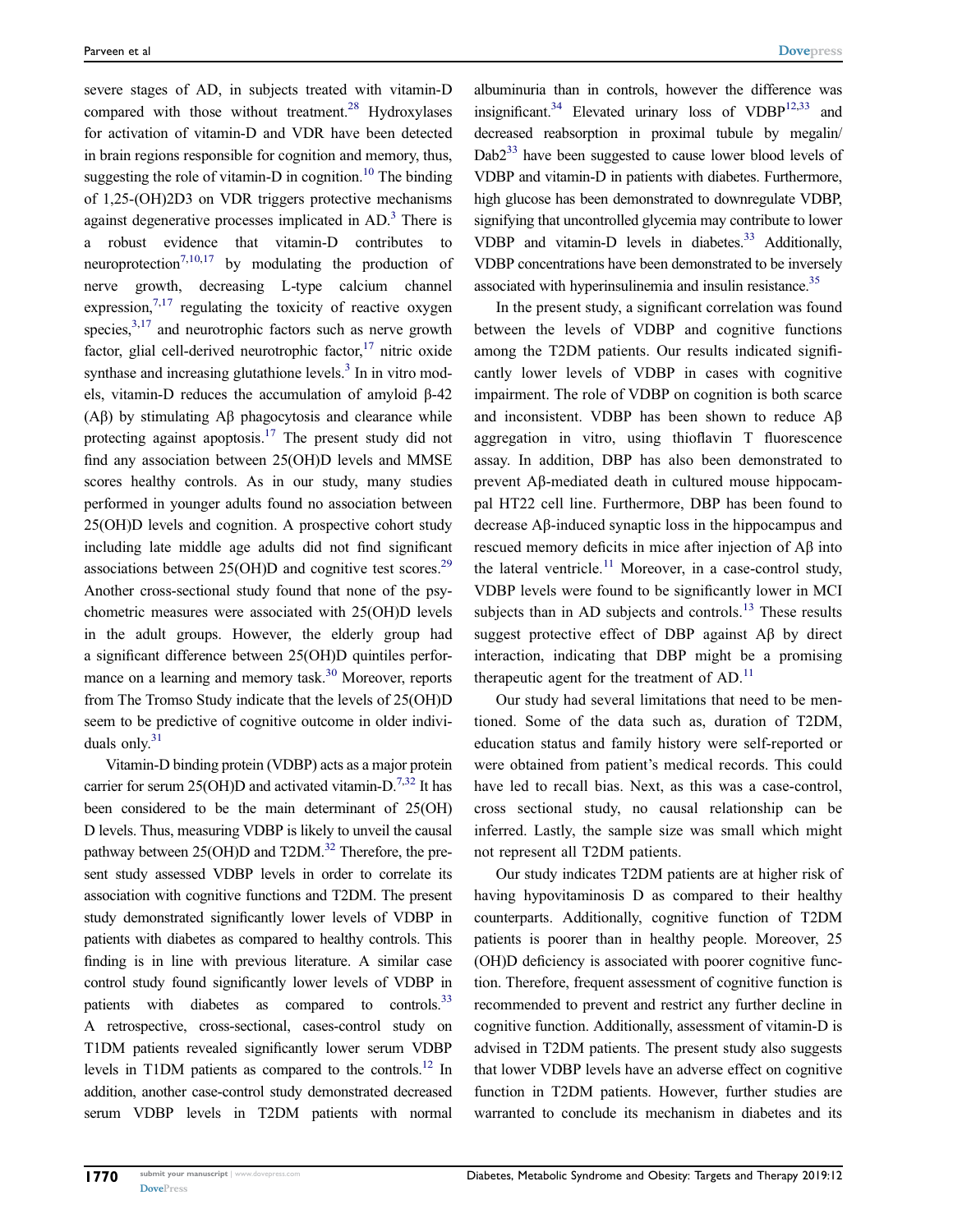associated comorbidities. Besides, prospective studies with large sample sizes need to be conducted to further elucidate the association of vitamin-D, VDBP and cognitive function in T2DM patients.

#### Acknowledgments

We are thankful to University Grants Commission for providing fellowship to Dr Rizwana Parveen.

#### **Disclosure**

The authors report no conflicts of interest in this work.

# References

- <span id="page-8-0"></span>1. Herath PM, Cherbuin N, Eramudugolla R, et al. The effect of diabetes medication on cognitive function: evidence from the PATH through life study. Biomed Res Int. [2016;](#page-0-3)7208429:7.
- <span id="page-8-1"></span>2. International Diabetes Federation. IDF Diabetes Atlas, 8th ed. Brussels: International Diabetes Federation; [2017.](#page-0-4)
- <span id="page-8-2"></span>3. Chen RH, Zhao XH, Gu Z, et al. Serum levels of 25-hydroxyvitamin D are associated with cognitive impairment in type 2 diabetic adults. Endocrine. [2014;](#page-0-5)45:319–324. doi:[10.1007/s12020-013-0041-9](https://doi.org/10.1007/s12020-013-0041-9)
- <span id="page-8-3"></span>4. Shuba N, Karan. Assessment of the cognitive status in diabetes mellitus. J Clin Diagn Res. [2012;](#page-0-5)10:1658–1662.
- <span id="page-8-4"></span>5. Darwish H, Zeinoun P, Ghusn H, Khoury B, Tamim H, Khoury S. Serum 25-hydroxyvitamin D predicts cognitive performance in adults. Neuropsychiatr Dis Treat. [2015](#page-0-6);2217–2223. doi:[10.2147/NDT](https://doi.org/10.2147/NDT)
- <span id="page-8-5"></span>6. Fondjo LA, Owiredu W, Sakyi SA, et al. Vitamin D status and its association with insulin resistance among type 2 diabetics: a case-control study in Ghana. PLoS One. [2017;](#page-1-0)4:e0175388. doi:[10.1371/journal.pone.0175388](https://doi.org/10.1371/journal.pone.0175388)
- <span id="page-8-6"></span>7. Celikbilek A, Gocmen AY, Tanik N, et al. Decreased serum vitamin D levels are associated with diabetic peripheral neuropathy in a rural area of Turkey. Acta Neurol Belg. [2015;](#page-1-1)1:47–52. doi:[10.1007/](https://doi.org/10.1007/s13760-014-0304-0) [s13760-014-0304-0](https://doi.org/10.1007/s13760-014-0304-0)
- <span id="page-8-7"></span>8. Pittas AG, Dawson-Hughes B. Vitamin D and diabetes. J Steroid Biochem Mol Biol. [2010](#page-1-2);1-2:425–429. doi:[10.1016/j.jsbmb.2010.03.042](https://doi.org/10.1016/j.jsbmb.2010.03.042)
- <span id="page-8-8"></span>9. Chei CL, Raman P, Yin ZX, et al. Vitamin D levels and cognition in elderly adults in China. J Am Geriatr Soc. [2014](#page-1-3);11:2125-2129. doi:[10.1111/jgs.13082](https://doi.org/10.1111/jgs.13082)
- <span id="page-8-9"></span>10. Granic A, Hill TR, Kirkwood TB, et al. Serum 25-hydroxyvitamin D and cognitive decline in the very old: the newcastle 85+ study. Eur J Neurol. [2015](#page-1-3);1(106–15):e6–e7.
- <span id="page-8-10"></span>11. Moon M, Song H, Hong HJ, et al. Vitamin D-binding protein interacts with Abeta and suppresses Abeta-mediated pathology. Cell Death Differ. [2013](#page-1-4);4:630–638. doi:[10.1038/cdd.2012.161](https://doi.org/10.1038/cdd.2012.161)
- <span id="page-8-11"></span>12. Blanton D, Han Z, Bierschenk L, et al. Reduced serum vitamin D-binding protein levels are associated with type 1 diabetes. Diabetes. [2011;](#page-1-5)10:2566–2570. doi:[10.2337/db11-0576](https://doi.org/10.2337/db11-0576)
- <span id="page-8-12"></span>13. Muenchhoff J, Poljak A, Song F, et al. Plasma protein profiling of mild cognitive impairment and Alzheimer's disease across two independent cohorts. J Alzheimers Dis. [2015;](#page-1-6)4:1355–1373.
- 14. Bishnoi RJ, Palmer RF, Royall DR. Vitamin D binding protein as a serum biomarker of Alzheimer's disease. J Alzheimers Dis. 2015;1:37–45.
- 15. Song F, Poljak A, Kochan NA, et al. Plasma protein profiling of mild cognitive impairment and Alzheimer's disease using iTRAQ quantitative proteomics. Proteome Sci. 2014;12(1):5. doi:[10.1186/1477-5956-12-5](https://doi.org/10.1186/1477-5956-12-5)
- <span id="page-8-13"></span>16. Rozek W, Ricardo-Dukelow M, Holloway S, et al. Cerebrospinal fluid proteomic profiling of HIV-1-infected patients with cognitive impairment. J Proteome Res. [2007](#page-1-6);6(11):4189–4199. doi:[10.1021/pr070220c](https://doi.org/10.1021/pr070220c)
- <span id="page-8-14"></span>17. Schlögl M, Holick MF. Vitamin D and neurocognitive function. Clin Interv Aging. [2014;](#page-1-7)559–568. doi:[10.2147/CIA.S51785](https://doi.org/10.2147/CIA.S51785)
- <span id="page-8-15"></span>18. Alencar RC, Cobas RA, Gomes MB. Assessment of cognitive status in patients with type 2 diabetes through the mini-mental status examination: a cross-sectional study. Diabetol Metab Syndr. [2010](#page-2-1);10. doi:[10.1186/1758-5996-2-10](https://doi.org/10.1186/1758-5996-2-10)
- <span id="page-8-16"></span>19. Folstein MF, Folstein SE, McHugh PR. "Mini-mental state". A practical method for grading the cognitive state of patients for the clinician. J Psychiatr Res. [1975;](#page-2-2)12(3):189–198.
- <span id="page-8-17"></span>20. Sheth JJ, Shah A, Sheth FJ. et al. Does vitamin D play a significant role in type 2 diabetes? BMC Endocr Disord[;2015.](#page-4-2) 5. doi:[10.1186/s12902-015-](https://doi.org/10.1186/s12902-015-0003-8) [0003-8](https://doi.org/10.1186/s12902-015-0003-8)
- <span id="page-8-18"></span>21. Laway BA, Kotwal SK, Shah ZA. Pattern of 25 hydroxy vitamin D status in North Indian people with newly detected type 2 diabetes: a prospective case control study. Indian J Endocrinol Metab. [2014;](#page-4-3)5:726–730.
- <span id="page-8-19"></span>22. Payne JF, Ray R, Watson DG, et al. Vitamin D insufficiency in diabetic retinopathy. Endocr Pract. [2012;](#page-4-3)2:185–193. doi:[10.4158/EP11147.OR](https://doi.org/10.4158/EP11147.OR)
- <span id="page-8-20"></span>23. Ahmadieh H, Azar ST, Lakkis N, et al. Hypovitaminosis d in patients with type 2 diabetes mellitus: a relation to disease control and complications. ISRN Endocrinol. [2013; 2013:](#page-4-4)641098.
- <span id="page-8-21"></span>24. Dalgard C, Petersen MS, Weihe P, Grandjean P. Vitamin D status in relation to glucose metabolism and type 2 diabetes in septuagenarians. Diabetes Care. [2011](#page-6-1);34:1284–1288. doi:[10.2337/dc10-2084](https://doi.org/10.2337/dc10-2084)
- <span id="page-8-22"></span>25. Rajeshkanna NR, Valli S, Thuvaragah P. Relation between diabetes mellitus-type 2 and cognitive impairment: a predictor of Alzheimer's disease. Ijmrhs. [2014;](#page-6-2)3(4):903–910.
- <span id="page-8-23"></span>26. Annweiler C, Schott AM, Allali G, et al. Association of vitamin D deficiency with cognitive impairment in older women: cross-sectional study. Neurology. [2010](#page-6-3);74(1):27–32. doi:[10.1212/](https://doi.org/10.1212/WNL.0b013e3181beecd3) [WNL.0b013e3181beecd3](https://doi.org/10.1212/WNL.0b013e3181beecd3)
- <span id="page-8-24"></span>27. Brouwer-Brolsma EM, Dhonukshe-Rutten RA, van Wijngaarden JP, et al. Cognitive performance: a cross-sectional study on serum vitamin D and its interplay with glucose homeostasis in dutch older adults. J Am Med Dir Assoc. [2015](#page-6-3);16(7):621–627. doi:[10.1016/j.jamda.2015.02.013](https://doi.org/10.1016/j.jamda.2015.02.013)
- <span id="page-8-25"></span>28. Chaves M, Toral A, Bisonni A, et al. [Treatment with vitamin D and slowing of progression to severe stage of Alzheimer's disease]. Vertex B Aires Argent. [2014](#page-7-0);25(114):85–91.
- <span id="page-8-26"></span>29. Schneider AL, Lutsey PL, Alonso A, et al. Vitamin D and cognitive function and dementia risk in a biracial cohort: the ARIC brain MRI study. Eur J Neurol. [2014;](#page-7-1)21(9):1211–1218. doi:[10.1111/ene.12460](https://doi.org/10.1111/ene.12460)
- <span id="page-8-27"></span>30. McGrath J, Scragg R, Chant D, Eyles D, Burne T, Obradovic D. No association between serum 25-hydroxyvitamin D3 level and performance on psychometric tests in NHANES III. Neuroepidemiology. [2007](#page-7-2);29(1–2):49–54. doi:[10.1159/000108918](https://doi.org/10.1159/000108918)
- <span id="page-8-28"></span>31. Landel V, Annweiler C, Millet P, Morello M, Féron F. Vitamin D, cognition and Alzheimer's disease: the therapeutic benefit is in the D-tails. J Alzheimers Dis. [2016;](#page-7-3)53(2):419–444. doi:[10.3233/JAD-150943](https://doi.org/10.3233/JAD-150943)
- <span id="page-8-29"></span>32. Leong A, Rehman W, Dastani Z, et al. The causal effect of vitamin D binding protein (DBP) levels on calcemic and cardiometabolic diseases: a Mendelian randomization study. PLoS Med. [2014;](#page-7-4)10: e1001751. doi:[10.1371/journal.pmed.1001751](https://doi.org/10.1371/journal.pmed.1001751)
- <span id="page-8-30"></span>33. Jain SK, Kahlon G, Bass P, Levine SN, Warden C. Can L -cysteine and vitamin D rescue vitamin D and vitamin D binding protein levels in blood plasma of African American type 2 diabetic patients? Antioxid. Redox Signal. [2015;](#page-7-5)23(8):688–693. doi:[10.1089/ars.2015.6320](https://doi.org/10.1089/ars.2015.6320)
- <span id="page-8-31"></span>34. Fawzy MS, Abu AlSel BT. Assessment of vitamin D-binding protein and early prediction of nephropathy in type 2 saudi diabetic patients. J Diabetes Res. [2018;](#page-7-6)2018:1–13. doi:[10.1155/2018/8517929](https://doi.org/10.1155/2018/8517929)
- <span id="page-8-32"></span>35. Ashraf AP, Huisingh C, Alvarez JA, Wang X, Gower BA. Insulin resistance indices are inversely associated with vitamin D binding protein concentrations. J Clin Endocrinol Metab. [2014;](#page-7-7)99(1):178–183. doi:[10.1210/jc.2013-2452](https://doi.org/10.1210/jc.2013-2452)